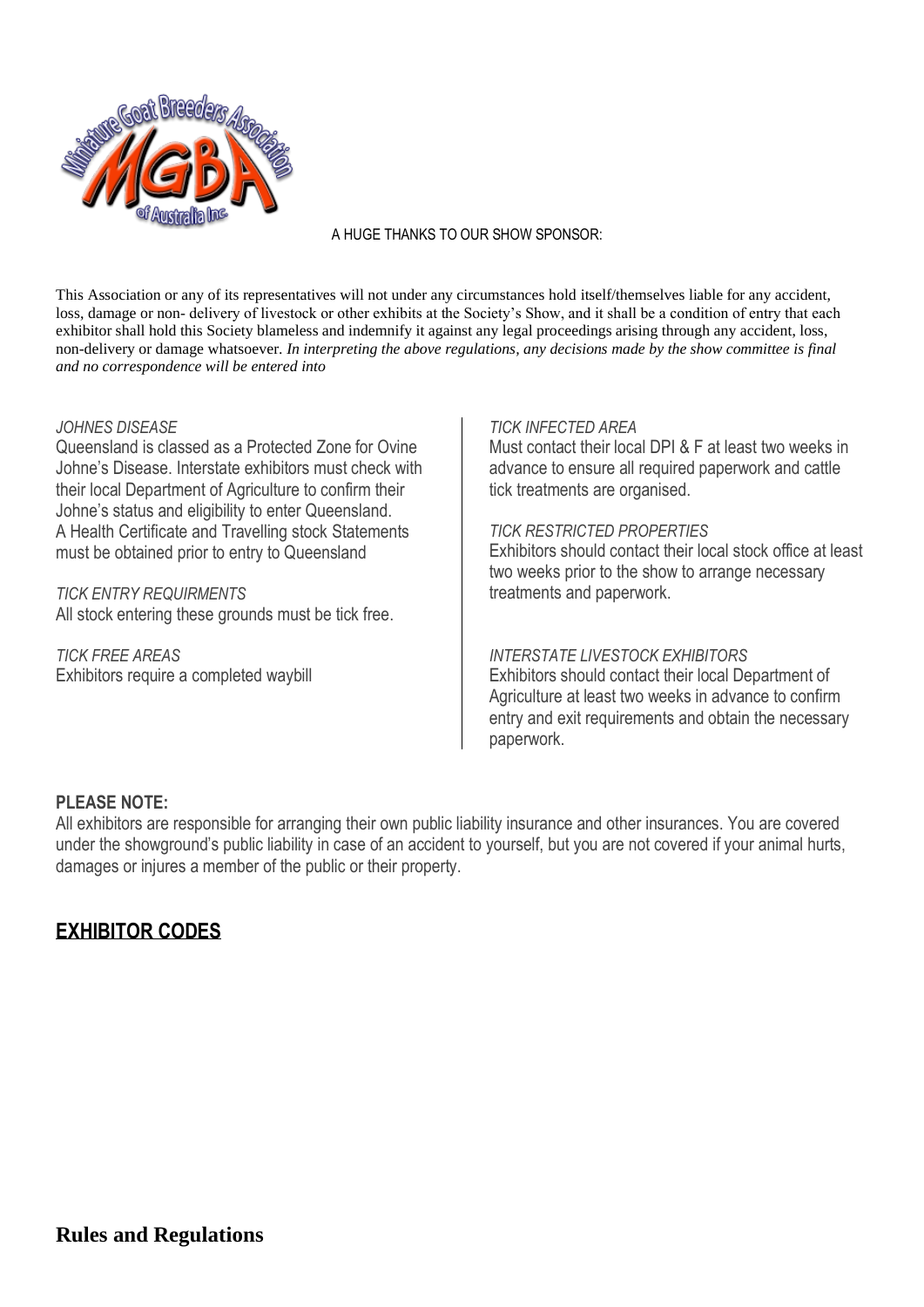**ELIGIBILITY:** This show is open to Australian Miniature, Nuwby, Pygmy and Nigerian Dwarf Goats holding current and up-to-date registration with the MGBA. Pygmy/Nigerian Dwarf exhibits must be registered with DNA. Animals under 6 months with DNA pending may enter with a copy of parent's MGBA registration papers. Exhibitors must produce a copy of registration certificate/s on the day with a signed copy of their show entry form to be eligible to participate in Breed Classes. All animals must comply with CAE and Johnes testing as detailed in following biosecurity section. Animals must be owned or leased by the competitor, who must hold current membership with the MGBA. MGBA rules and regulations apply to goats at ALL shows. Competitor participation in events is at the MGBA discretion and on submitting their entries, all exhibitors are agreeing to the MGBA show rules and code of sportsmanship. Those not abiding by MGBA rules will be removed from the show and any wins forfeited. It is the competitor's responsibility to follow all DPI and governing bodies' state rules and requirements for tick/disease as well as movement of goats between states and to and from MGBA shows.

**EXHIBITS:** MGBA Rules and Regulations apply. Full Show Rules are a supplement to this schedule and can be found on the Miniature Goat Breeders Association Website www.mgba.com.au MGBA Inc Breed Standards, Heights and Regulations will govern breed related issues IN ALL CASES. All Animals must be measured in prior to the commencement of judging and are to be brought up to the measuring station as directed by the steward. Animals not measured will not be permitted to show. Animals must have NLIS ear tag in place and Identification must be confirmed prior to commencement of judging. (Any goats entering under dairy exemption must still have their ear tags present at the show).Animals should be good breed examples and must NOT have horns. All animals must be in healthy condition, free of ticks, lice and visible signs of disease or health problems. It is desirable that goats have been vaccinated. Exhibitors and handlers are to conduct themselves in an exemplary manor at all times. Abusive, disruptive or unsportsmanlike behaviour will result in the exhibitor/handler being excused from the ring, forfeiture of fees/prizes/awards & disqualification from competing in further classes. It is the exhibitors responsibility to provide adequate food and fresh water for their animals for the duration of the show. It is condition of entry that the Best of Breed and Best In Show exhibits stand to be photographed, at the show under the direction of the steward, for recording & promotion of show results. Failure to do so will result in disqualification of exhibit, award/s being permanently removed & forfeiture of entry fees. Photos & results of classes / animals will be published as the Show Society / MGBAA require. Any photos taken at the show may be used by the MGBAA in future promotions.

**BIO-SECURITY:** • All animals over 12 months must have tested clear for CAE and Johne's Disease within past 12 months (1).

• All animals under 12 months that are not tested require clear test results from both tested parents (or dam only when from AI IMPORTED straw).

• Copies of the test results should be attached to the relevant signed Goat Health Statement and submitted with entries via email. The test results must show the entered goat by name and/or ear tag.

• Signing of your entry form indicates that you and any person participating with you, agree to the following inclusions; I/we accept responsibility for checking the catalogue and having corrections made prior to judging; agree to follow the Stewards direction at all times; agree to ensure a safe environment for entries, exhibitors, spectators, officials and all others; and we declare that our animal/s meet the JD/CAE negative tested requirements and declare that they have not been in contact with or in the proximity (2) of untested animals (3) nor in contact with the uncleaned and non-disinfected facilities, vehicles or equipment used by any non-accredited herds or untested animals. Any milk used to feed kids must come from accredited herds or be pasteurized or spray dried (4). Notes: *(1) negative test to JD/CAE within 12mths (or kids up to 12 months – require parent clear test results). A copy of laboratory test results with animal's names/tags or if not available, a copy of the laboratory test results with a letter from the veterinary surgeon who collected the samples with the goat's names/tags/identification methods or copy of the relevant accreditation certificate to be provided to the Stewards on request. Any laboratory test result that shows a positive or inconclusive result must be further investigated by a veterinary surgeon and this positive/ inconclusive report must have attached to it the final report of such investigation e.g. a negative faecal test for JD or subsequent negative blood test for CAE. (2) animals are not permitted to make contact with untested animals – unloading/loading; walkways; pens; yards; feed/water receptacles; equipment; transport; show ring; etc at any time or testing is void. Contact is defined as being within 2 metres unless separated by a solid barrier. (3) Animals: goats; sheep; deer; cattle; camel; bison; llama; alpaca (4) goats that have been in contact with animals (3), their manure or unpasteurised goat's milk from non-accredited sources must be held in isolation and be blood tested twice at an interval of 6-12 months. For clarity attending any non-MGBA shows that allow untested animals will be classed as having been in contact with untested animals.* 

CONDITION OF PARTICIPATION:It is the responsibility of the exhibitor to comply with these biosecurity and welfare measures whiles participating in any MGBA show – 1) provide adequate supervision of their animals at all times. Animals must not be subject to unsupervised handling or to access by the general public. 2) Restrict animals to designated areas by tethering or penning when not being led. 3) Promptly remove all 2aecal material regularly to provided plastic lined bins. This is particularly important in laneways and judging areas (it is the responsibility of each exhibitor to clean up after their animals). 4) Equipment must be cleaned and stored when not in use. 5) Sick animals are not permitted on grounds. 6) Accredited studs are responsible for putting in place their own measures to comply with their accreditation scheme. It is not the responsibility of the MGBA or show society to provide such measures. In interpreting the show/event regulations, any decision made by the show committee/manager is final and no correspondence will be entered into. NOTE: Show Exhibitors, Officials and the Judge only permitted within the bio-security area covering the showring and pens.

**INSURANCE:** All exhibitors/participants are responsible for arranging their own public liability insurance and other insurances. This Association or any of its representatives will not under any circumstances hold itself/themselves liable for any accident, loss or damage and it shall be a condition of entry/participation that each exhibitor/participant shall hold MGBAA and anyone associated with the organisation/conduct of event, blameless and indemnify it against any legal proceedings arising through any accident, loss, non-delivery or damage whatsoever.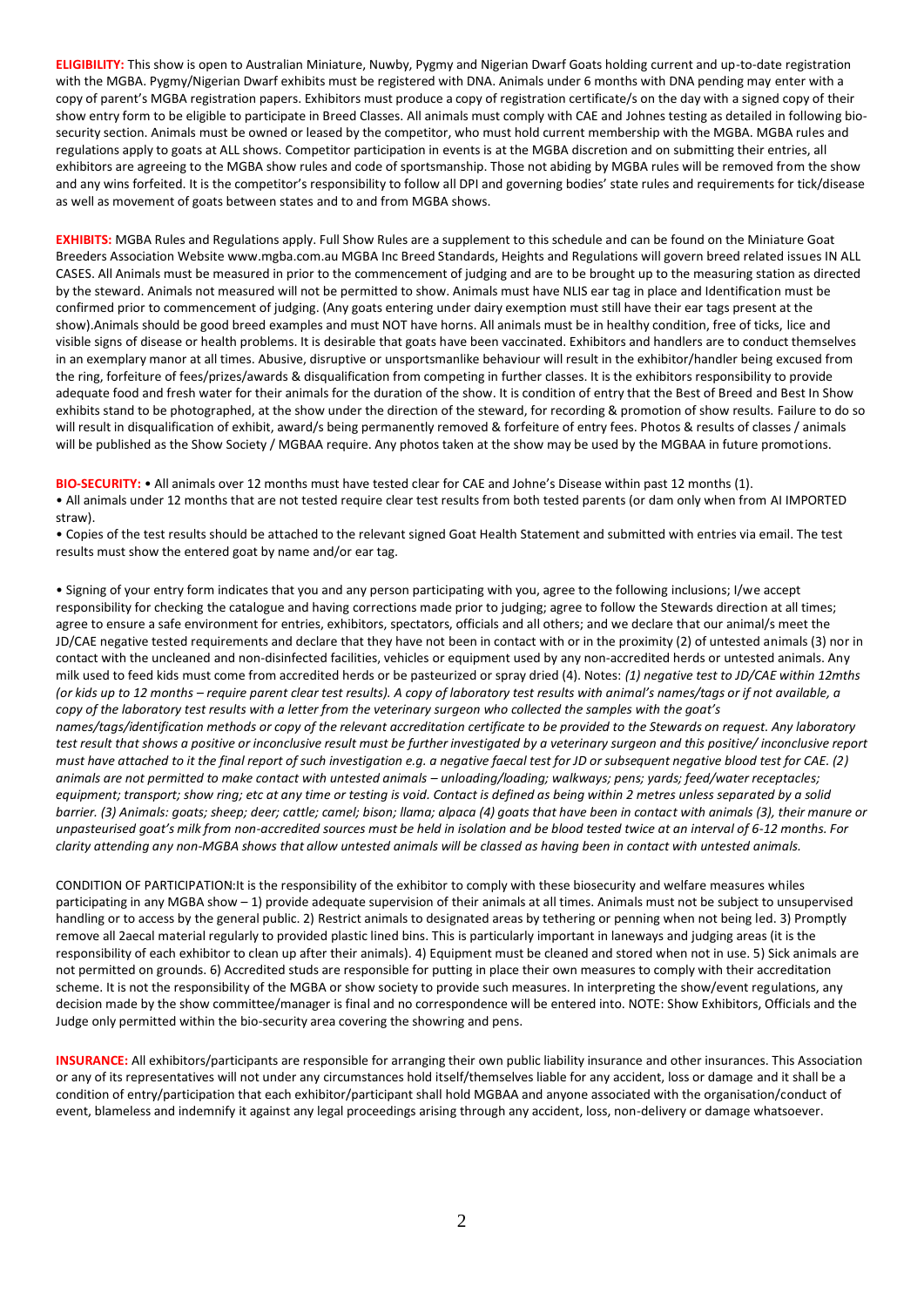#### **CLASSES**

## **PRESENTATION AND HANDLER CLASSES (Any Age, Any Breed)**

**A.** Best presented (Any age)

**B.** Pee-Wee Handler (5yrs and under)

**C.** Junior Handler (Under 15 yrs)

**D.** Showmanship Handler (15yrs+)

## **MILKING CLASSES – OPEN TO ALL BREEDS UP TO 58.5cm**

**E.** Maiden Doe in milk from 15 months (not yet kidded)

**F.** First Lactation from 18 months (kidded)

**G.** Second and Subsequent Lactation any age (kidded)

**BEST UDDER IN SHOW**

## **AUSTRALIAN MINIATURE GOATS**

### **EAR & HEAD CLASSES**

**1.** Classic Australian Miniature head (Any age)

### **MINIATURE BRED DOE SECTION (All**

#### **does up to 57cm)**

**2**. Doe under 6 months

**3.** Doe over 6 months & under 12 months CHAMPION & RESERVE AUST MINI DOE KID

**4.** Doe over 12 months & under 18 months

**5.** Doe over 18 months & under 24 months

CHAMPION & RESERVE AUST MINI JUNIOR **DOE** 

**6.** Doe 2 years & under 3 years

**7.** Doe 3 years & under 4 years

CHAMPION AND RESERVE AUST MINI SENIOR **DOE** 

**8.** Doe 4 years & under 5 years

**9.** Doe 5 years & over

CHAMPION & RESERVE AUST MINI VETERAN **DOE** 

#### **MINIATURE BRED BUCK SECTION (All bucks up to 60cm)**

**10.** Buck under 6 months

**11.** Buck over 6 months & under 12 months

CHAMPION & RESERVE AUST MINI BUCK KID

**12.** Buck over 12 months & under 18 months

**13.** Bucks over 18 months & under 24 months

#### CHAMPION & RESERVE AUST MINI JUNIOR **BUCK**

- **14.** Buck 2 years & under 3 years
- **15.** Buck 3 years & under 4 years

#### CHAMPION & RESERVE AUST MINI SENIOR BUCK

**16.** Buck 4 years & under 5 years

**17.** Buck 5 years & over

CHAMPION & RESERVE AUST MINI VETERAN **BUCK** 

## **MINIATURE BRED WETHER SECTION**

#### **(Wethers under 2yrs up to 60cm & wethers over 2yrs up to 62.5cm)**

**18.** Wether under 6 months

**19.** Wether over 6 months & under 12 months CHAMPION & RESERVE AUST MINI WETHER KID

**20.** Wether over 12 months & under 18 months **21.** Wether over 18 months & under 24 months CHAMPION & RESERVE AUST MINI JUNIOR **WETHER** 

**22.** Wether 2 years & under 3 years

**23.** Wether 3 years & under 4 years

CHAMPION & RESERVE AUST MINI SENIOR **WETHER** 

**24.** Wether 4 years & under 5 years

**25.** Wether 5 years & over

CHAMPION & RESERVE AUST MINI VETERAN **WETHER** 

#### **FOUNDATION SECTION 2 years & over**

- **26.** Foundation Doe (57cm-60cm)
- **27.** Foundation Wether (60cm 63.5cm)
- **28.** Foundation Buck (60cm 63.5cm)

CHAMPION & RESERVE AUST MINI FOUNDATION ANIMAL

## **BEST WETHER OF AUSTRALIAN MINIATURE GOAT BREED**

(Champion KID, JUNIOR, SENIOR and VETERAN Australian Miniature Doe, Buck & Wether's only) - excludes foundation champion.

## **BEST OF BREED AUSTRALIAN MINIATURE GOAT**

(Champion KID, JUNIOR, SENIOR and VETERAN Australian Miniature Doe, Buck & Wether's only) - excludes foundation champion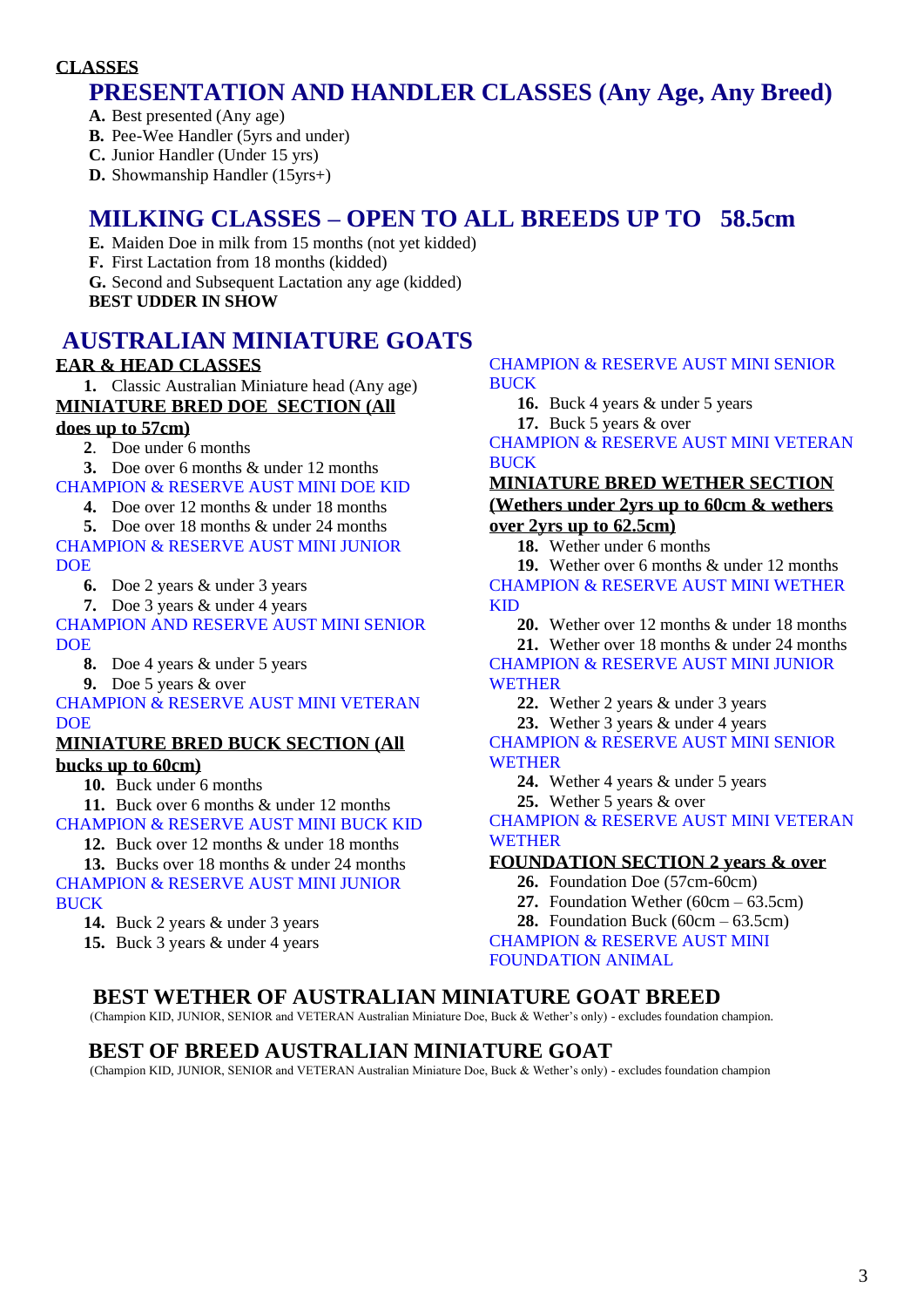# **AUSTRALIAN MINIATURE GOATS (NUWBY)**

#### **EAR & HEAD CLASSES**

 **29.** Classic Nuwby Head (Any Age) **DOES SECTION (All does up to 60cm)**

**30.** Doe under 6 months

**31.** Doe over 6 months & under 12 months CHAMPION & RESERVE AUST MINI NUWBY DOE KID

**32.** Doe over 12 months & under 18 months

**33.** Doe over 18 months & under 24 months

CHAMPION & RESERVE AUST MINI NUWBY JUNIOR DOE

**34.** Doe 2 years & under 3 years

**35.** Doe 3 years & under 4 years

CHAMPION & RESERVE AUST MINI NUWBY SENIOR DOE

**36.** Doe 4 years & under 5 years

**37.** Doe 5 years & over

CHAMPION & RESERVE AUST MINI NUWBY VETERAN DOE

#### **BUCK SECTION (All bucks up to 63.5cm)**

**38.** Buck under 6 months

**39.** Buck over 6 months & under 12 months CHAMPION & RESERVE AUST MINI NUWBY BUCK KID

**40.** Buck over 12 months & under 18 months

**41.** Buck over 18 months & under 24 months CHAMPION & RESERVE AUST MINI NUWBY JUNIOR BUCK

**42.** Buck 2 years & under 3 years

**43.** Buck 3 years & under 4 years

## **BEST WETHER OF NUWBY BREED**

(Champion KID, JUNIOR, SENIOR and VETERAN Australian Nuwby Wethers only) – excludes foundation champion.

## **BEST OF BREED NUWBY**

(Champion KID, JUNIOR, SENIOR and VETERAN Australian Nuwby Doe & Buck only) – excludes foundation champion.

#### CHAMPION & RESERVE AUST MINI NUWBY SENIOR BUCK

**44.** Buck 4 years & under 5 years **45.** Buck 5 years and over

CHAMPION & RESERVE AUST MINI NUWBY VETERAN BUCK

#### **WETHERS SECTION (All wethers up to 63.5cm)**

**46.** Wether under 6 months

**47.** Wether over 6 months & under 12 months CHAMPION & RESERVE AUST MINI NUWBY WETHER KID

**48.** Wether over 12 months & under 18 months **49.** Wether 18 months & under 24 months

CHAMPION & RESERVE AUST MINI NUWBY JUNIOR WETHER

**50.** Wether 2 years & under 3 years

**51.** Wether 3 years & under 4 years

#### CHAMPION & RESERVE AUST MINI NUWBY SENIOR WETHER

**52.** Wether 4 years & under 5 years

**53.** Wether 5 years and over

CHAMPION & RESERVE AUST MINI NUWBY VETERAN WETHER

#### **FOUNDATION SECTION 2 years & over**

 **54.** Foundation Doe (60 – 63.5cm)

 **55.** Foundation Wether (63.5 – 66cm)

 **56.** Foundation Buck (63.5 – 66cm)

CHAMPION & RESERVE AUST NUWBY FOUNDATION ANIMAL.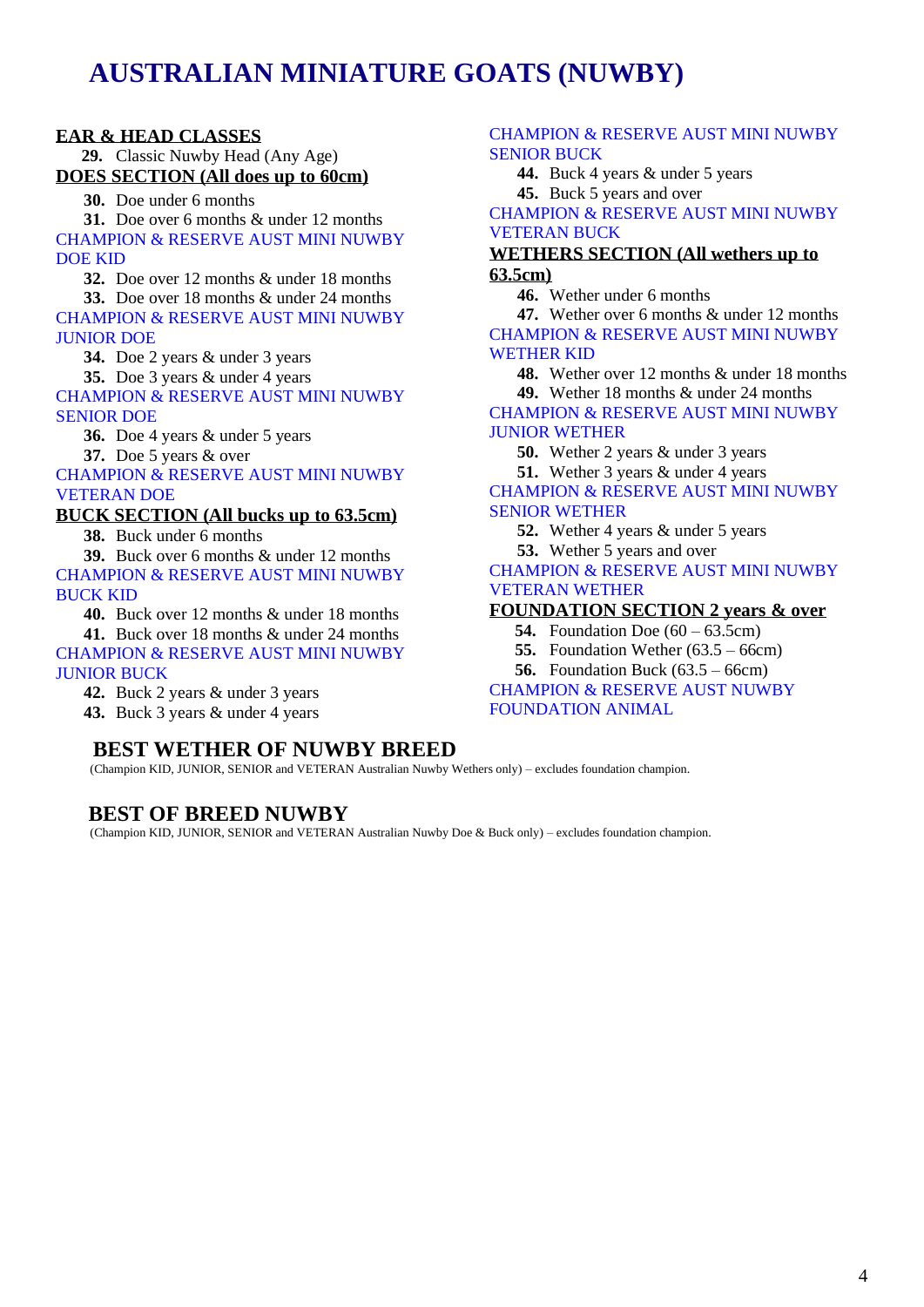## **AUSTRALIAN PYGMY GOATS and DERIVATIVES**

#### **EAR & HEAD CLASSES**

 **57.** Classic Pygmy Head (Any Age) **DOE SECTION (All Does up to 57cm)**

 **58.** Doe under 6 months

 **59.** Doe over 6 months & under 12 months CHAMPION & RESERVE AUST PYGMY BRED DOE KID

 **60.** Doe over 12 months & under 18 months

 **61.** Doe over 18 months & under 24 months CHAMPION & RESERVE AUST PYGMY BRED JUNIOR DOE

**62.** Doe 2 years & under 3 years

**63**. Doe 3 years & under 4 years

CHAMPION & RESERVE AUST PYGMY BRED SENIOR DOE

**64.** Doe 4 years & under 5 years

**65**. Doe 5 years and over

CHAMPION & RESERVE AUST PYGMY BRED VETERAN DOE

#### **BUCK SECTION (All Bucks up to 60cm)**

**66.** Buck under 6 months

**67.** Buck over 6 months & under 12 months CHAMPION & RESERVE AUST PYGMY BRED BUCK KID

**68.** Buck over 12 months & under 18 months **69.** Buck over 18 months & under 24 months CHAMPION & RESERVE AUST PYGMY BRED JUNIOR BUCK

**70.** Buck 2 years & under 3 years

**71.** Buck 3 years & under 4 years

## **BEST WETHER OF AUST PYGMY BREED**

(Champion KID, JUNIOR, SENIOR and VETERAN Pygmy Wethers only) - excludes foundation champion.

## **BEST WETHER OF BREED PYGMY**

(Champion KID, JUNIOR, SENIOR and VETERAN Pygmy Doe & Buck only) - excludes foundation champion.

#### CHAMPION & RESERVE AUST PYGMY BRED SENIOR BUCK

**72.** Buck 4 years & under 5 years

**73.** Buck 5 years and over

CHAMPION & RESERVE AUST PYGMY BRED VETERAN BUCK

#### **WETHER SECTION (All Wether up to 60cm)**

**74.** Wether under 6 months

**75.** Wether over 6 months & under 12 months CHAMPION & RESERVE AUST PYGMY BRED WETHER KID

**76.** Wether over 12 months & under 18 months  **77.** Wether 18 months & under 24 months

CHAMPION & RESERVE AUST PYGMY BRED JUNIOR WETHER

**78.** Wether 2 years & under 3 years

**79.** Wether 3 years & under 4 years

CHAMPION & RESERVE AUST PYGMY BRED SENIOR WETHER

**80.** Wether 4 years & under 5 years

**81.** Wether 5 years and over

CHAMPION & RESERVE AUST PYGMY BRED VETERAN WETHER

#### **FOUNDATION SECTION 2 years & over**

- **82.** Foundation Doe (57 60cm)
- **83.** Foundation Wether (60 63.5cm)
- **84.** Foundation Buck (60 63.5cm)

CHAMPION & RESERVE AUST PYGMY FOUNDATION ANIMAL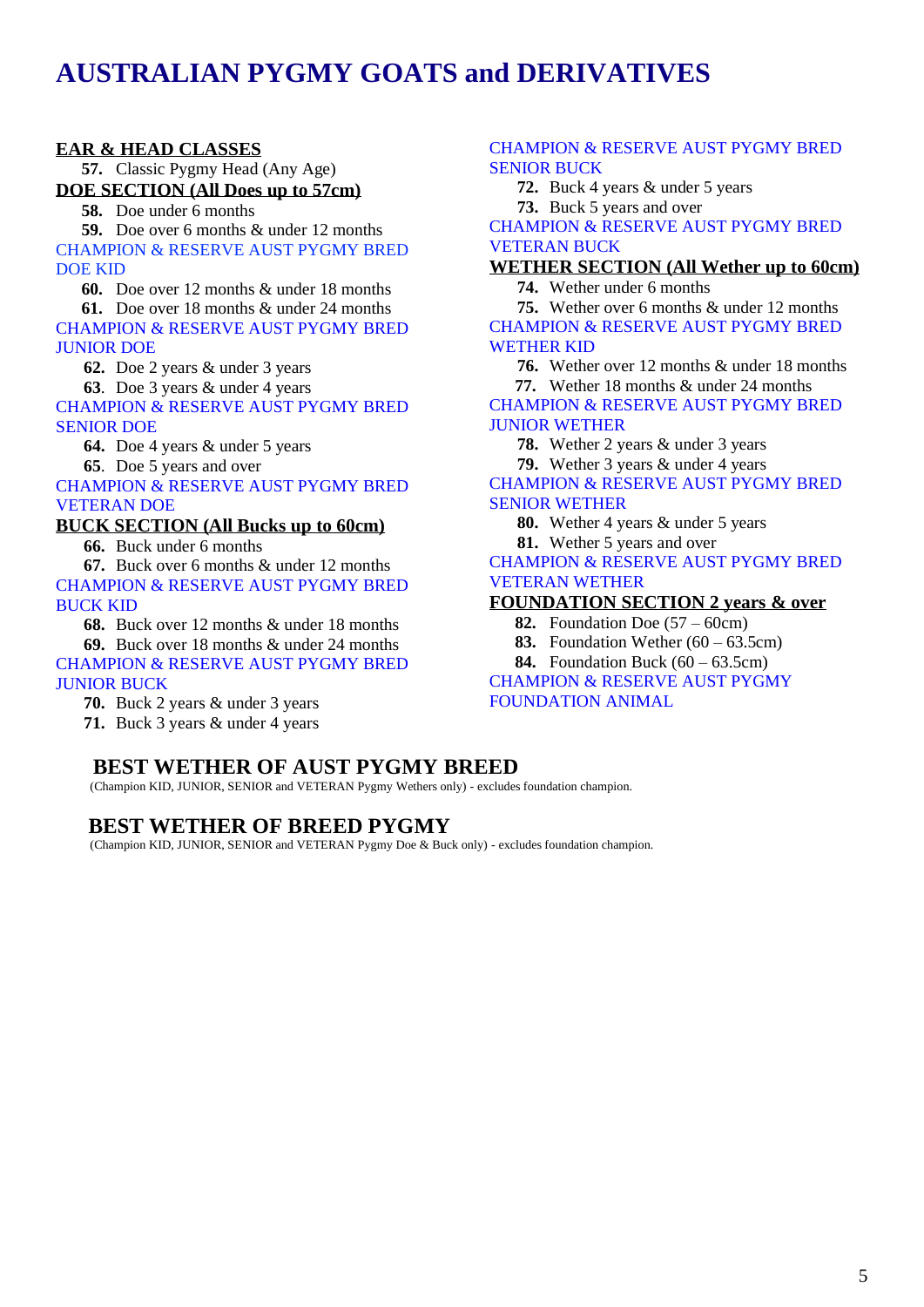## **AUSTRALIAN NIGERIAN DWARF GOATS and DERIVATIVES**

#### **EAR & HEAD CLASSES**

**85.** Classic Nigerian Dwarf Head (Any Age) **DOE SECTION – all does up to 57cm 86**. Doe under 6 months

 **87**. Doe 6 months and under 12 months CHAMPION & RESERVE DWARF or AUST DWARF BRED DOE KID

 **88**. Doe over 12 months & under 18 months  **89**. Doe over 18 months & under 24 months

CHAMPION & RESERVE DWARF or AUST DWARF BRED JUNIOR DOE

**90.** Doe 2 years & under 3 years

**91**. Doe 3 years & under 4 years CHAMPION & RESERVE DWARF or AUST DWARF BRED SENIOR DOE

**92.** Doe 4 years & under 5 years

**93**. Doe 5 years and over

CHAMPION & RESERVE DWARF or AUST DWARF BRED VETERAN DOE

**BUCK SECTION – all bucks up to 60cm**

 **94**. Buck under 6 months  **95**. Buck 6 months and under 12 months CHAMPION & RESERVE DWARF or AUST DWARF BRED BUCK KID

 **96**. Buck over 12 months & under 18 months

 **97**. Buck over 18 months & under 24 months CHAMPION & RESERVE DWARF or AUST

DWARF BRED JUNIOR BUCK

 **98.** Buck 2 years & under 3 years

**99**. Buck 3 years & under 4 years

#### CHAMPION AND RESERVE DWARF or AUST DWARF BRED SENIOR BUCK

 **100.** Buck 4 years & under 5 years **101**. Buck 5 years and over CHAMPION AND RESERVE DWARF or AUST DWARF BRED VETERAN BUCK

**WETHER SECTION – all wethers up to 60cm 102**. Wether under 6 months

 **103**. Wether 6 months and under 12 months CHAMPION & RESERVE DWARF or AUST

#### DWARF BRED WETHER KID

 **104**. Wether over 12 months & under 18 months  **105**. Wether over 18 months & under 24 months CHAMPION & RESERVE DWARF or AUST

#### DWARF BRED JUNIOR WETHER

**106.** Wether 2 years & under 3 years **107**. Wether 3 years & under 4 years

CHAMPION & RESERVE DWARF or AUST

#### DWARF BRED SENIOR WETHER

**108.** Wether 4 years & under 5 years **109**. Doe 5 years and over

CHAMPION & RESERVE DWARF or AUST DWARF BRED VETERAN WETHER

#### **FOUNDATION SECTION 2 years & over**

 **110.** Foundation Doe (57–60cm)  **111**. Foundation Wether (60-63.5cm)

 **112**. Foundation Buck (60–63.5cm)

CHAMPION & RESERVE DWARF or AUST DWARF FOUNDATION ANIMAL

## **BEST WETHER OF AUST NIGERIAN DWARF BREED**

(Champion KID, JUNIOR, SENIOR and VETERAN ND Wethers only) - excludes foundation champion.

## **BEST OF BREED AUST NIGERIAN DWARF**

(Champion KID, JUNIOR, SENIOR and VETERAN ND Doe & Buck) - excludes foundation champion.